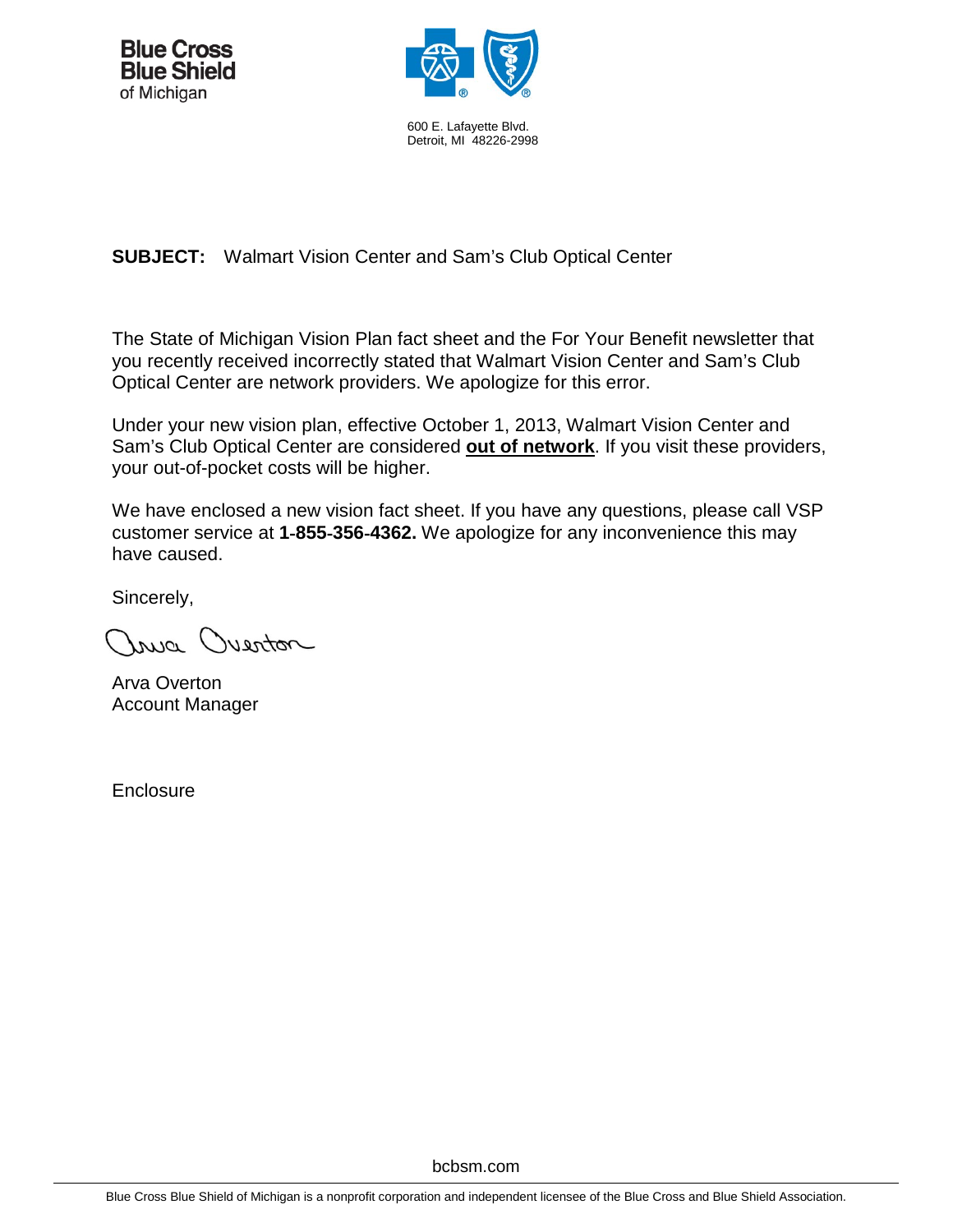

# State of Michigan Vision Plan Employees and Retirees

Effective October 1, 2013, Blue Cross Blue Shield of Michigan (BCBSM) has partnered with Vision Service Plan® (VSP) to administer your vision benefits. Your vision plan benefits will remain the same. You will have a new network beginning October 1, 2013, and you will receive savings on non‐ covered items such as polycarbonate lenses, anti‐reflective coating, and anti‐scratch coating. Here are some answers to frequently asked questions about your vision plan.

# **1. Will I receive a new vision ID card?**

Yes. You will receive a new vision ID card from BCBSM before your effective date of October 1, 2013. Here is a sample of what your new ID card will look like:



# **2. What number do I call for Customer Service?**

Members may call VSP at **1‐855‐356‐4362**. Hours of operation are:

*Monday through Friday, 8 a.m. to 11 p.m. EST*

*Saturday, 10 a.m. to 11 p.m. EST*

*Sunday, 10 a.m. to 10 p.m. EST*

# **3. How can I find out who participates?**

Visit **bcbsm.com** to find a participating provider. Click on *Find a Doctor*, and then click on *VSP*. You can also contact VSP at **1‐855‐356‐4362** to locate a participating provider.

Blue Cross Blue Shield of Michigan is a nonprofit corporation and independent licensee of the Blue Cross and Blue Shield Association.

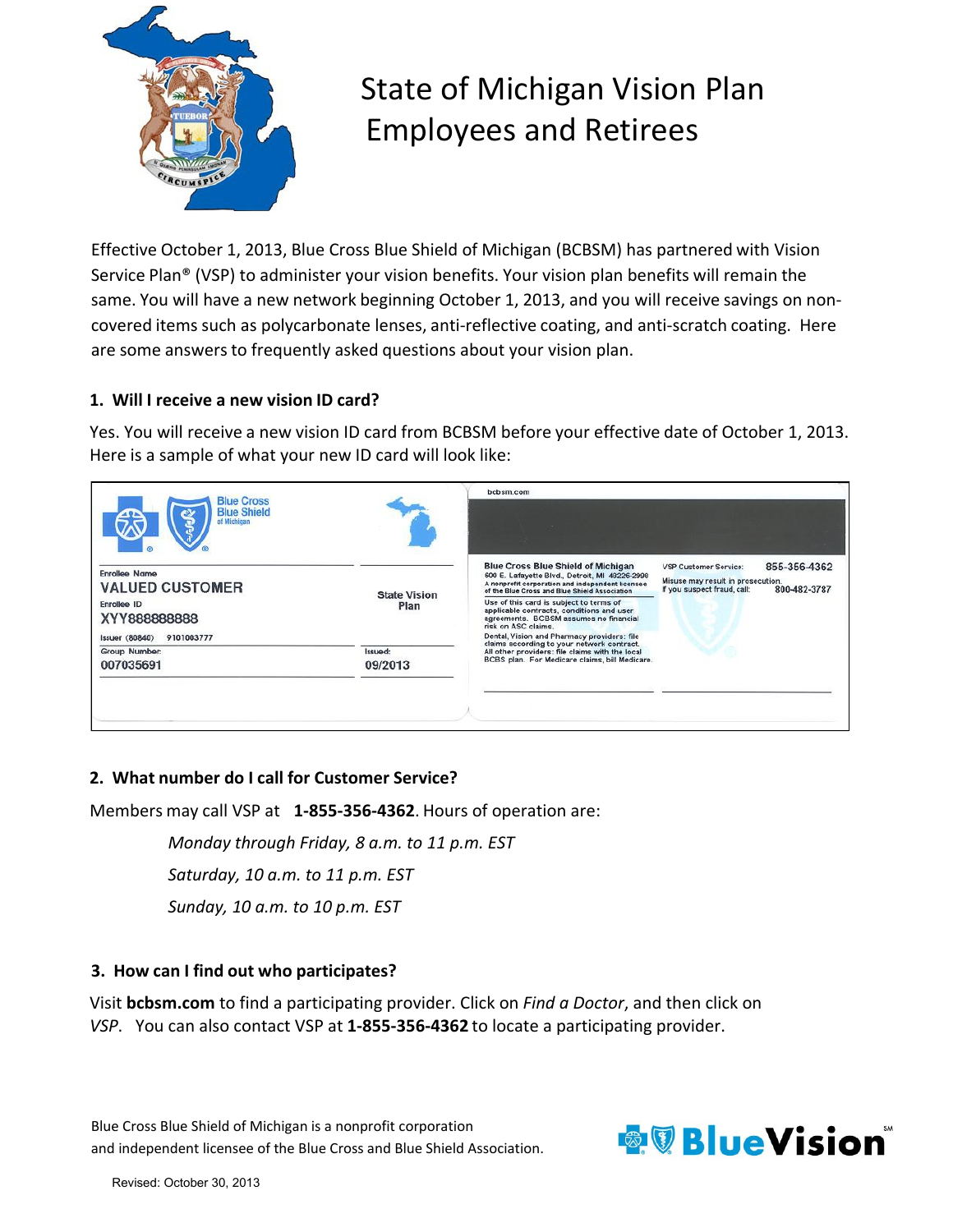#### **4. What if my provider does not participate with the State Vision Plan?**

Your State Vision Plan provides an out‐of‐network benefit if your provider does not participate. However, you will receive higher benefits if you go to a network provider.

#### **5. I cannot find my State Vision Plan ID card. Can I still keep my appointment?**

Yes. Your provider can confirm that you are eligible for benefits by calling VSP. You do not need an ID card to receive benefits.

#### **6. Will my Explanation of Benefits (EOB) change?**

Yes. You will receive a Personalized Savings Statement from VSP. This statement is similar to your EOB statement. Here is a sample of what your Personalized Savings Statement will look like:



Blue Cross Blue Shield of Michigan is a nonprofit corporation and independent licensee of the Blue Cross and Blue Shield Association.